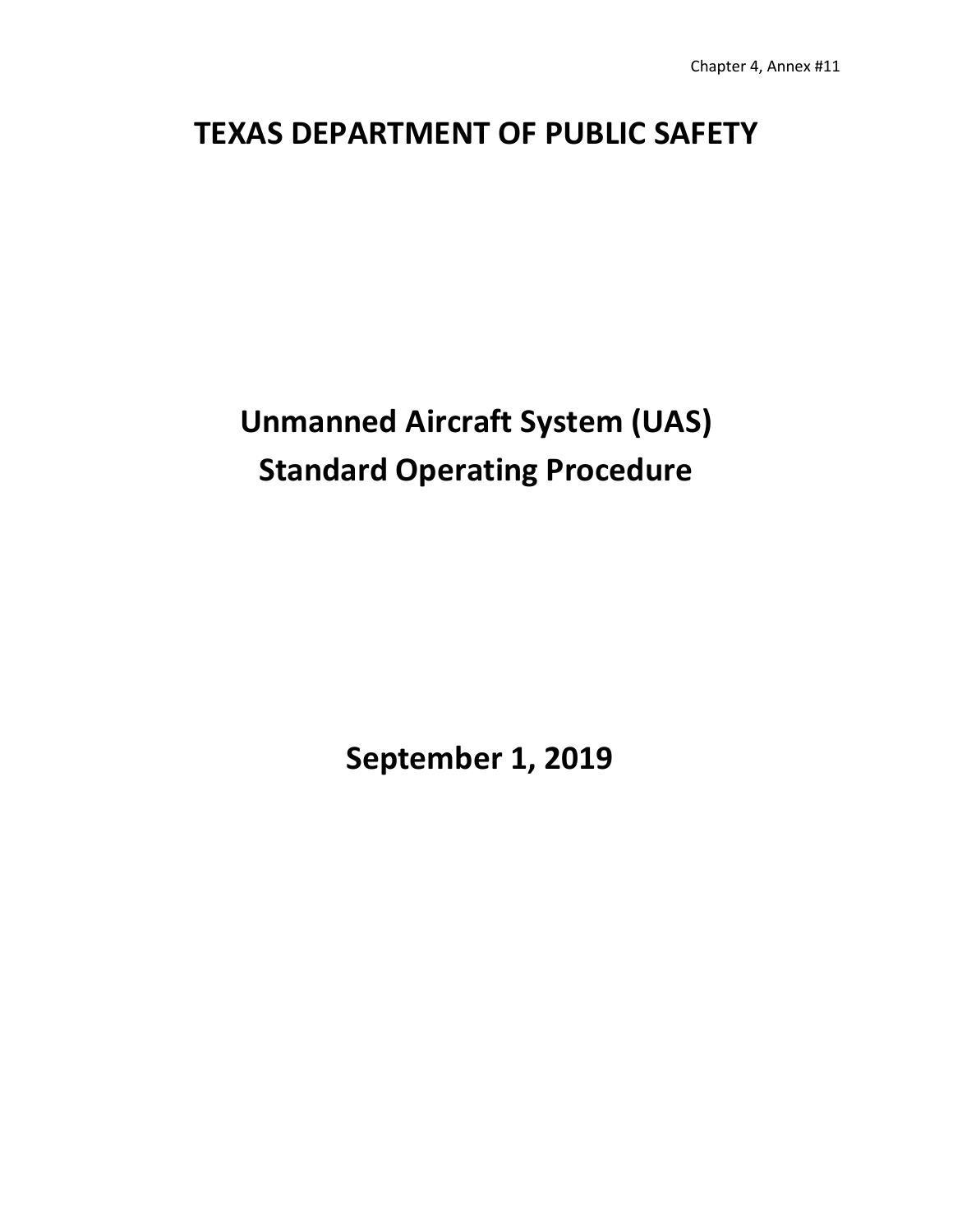| <b>Version</b> | Date       | <b>Author</b>        | <b>Change Description</b>                                                                                                             |
|----------------|------------|----------------------|---------------------------------------------------------------------------------------------------------------------------------------|
| 1.0            | 06/20/2017 | <b>Bill Nabors</b>   | Document created                                                                                                                      |
| 1.1            | 06/29/2017 | <b>Bill Nabors</b>   | Formalize descriptions and processes.                                                                                                 |
| 1.2            | 09/11/2017 | <b>Glen Stafford</b> | Added requirement for declaration of authorization<br>under which flight is being conducted; III.4.9,<br>updated titles for Directors |
| 1.3            | 10/04/2017 | <b>Bill Nabors</b>   | Reorganized interactions of Division Directors, DPC,<br>and AOD Chief Pilot                                                           |
| 1.4            | 11/06/2017 | <b>Bill Nabors</b>   | Formalized paragraph markings.                                                                                                        |
| 1.5            | 09/01/2019 | Jason Day            | Added recurrency training and recertification<br>requirements, grammatical edits, updated title for                                   |
|                |            |                      | Chiefs and expanded accident notification.                                                                                            |
|                |            |                      |                                                                                                                                       |
|                |            |                      |                                                                                                                                       |

## **Project Charter Version Control**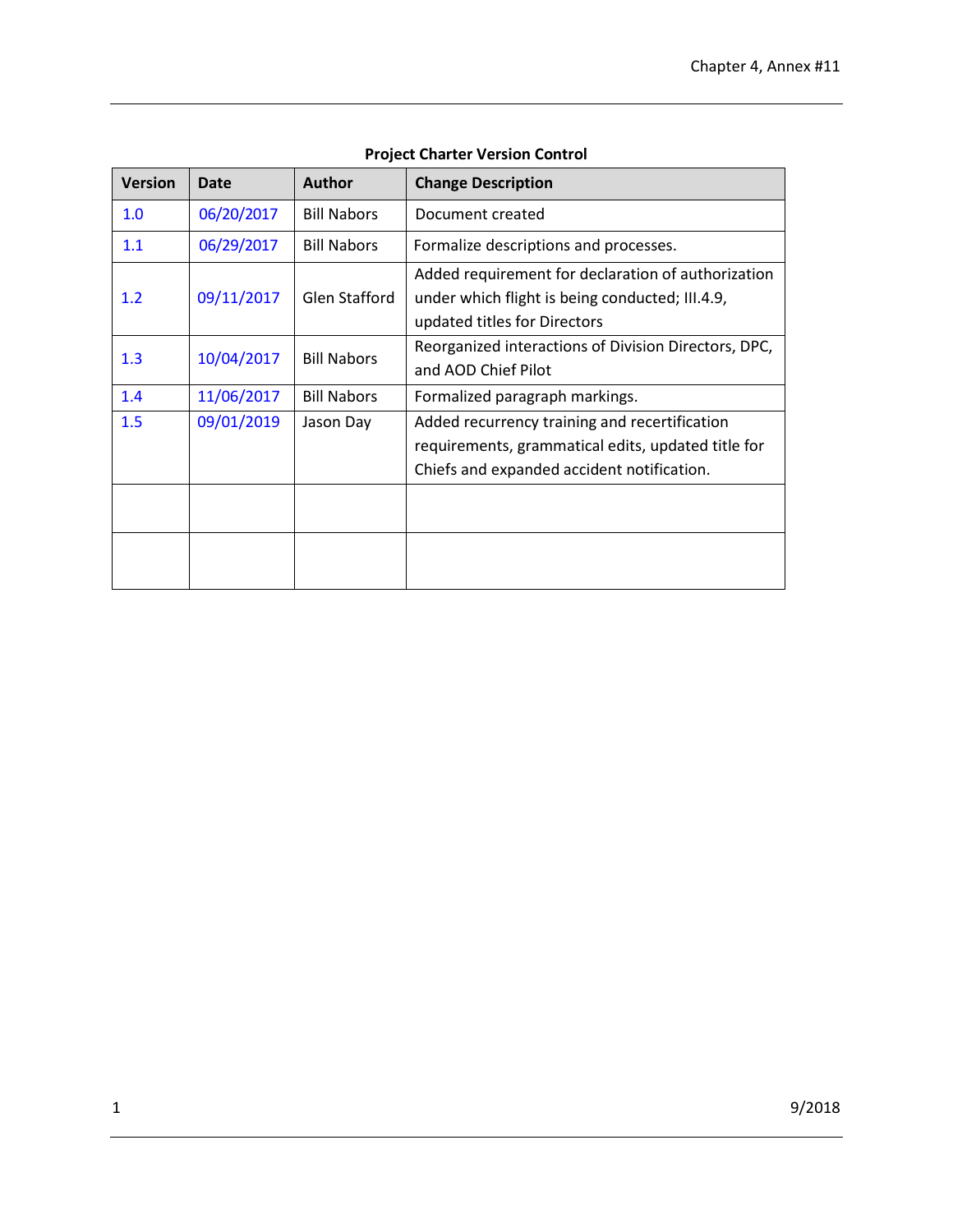#### **PREAMBLE**

The mission of the Small Unmanned Aircraft Systems (UAS) program is to provide aerial support and assistance to Department personnel pursuant to their Division's mission and requirements. UAS serve to augment DPS air operations and are excellent tools to deploy when Department aircraft are unavailable, if the mission is too dangerous for manned aircraft to be deployed, or when deemed more cost effective than conventional aircraft. Unmanned aircraft shall be operated in a responsible manner consistent with Department policy, Texas State laws, and federal rules and regulations; ensuring that the privacy rights of the people in the State of Texas are respected.

This document will define the missions, training requirements, command relationships, standardization, specific flight team responsibilities and duties, and the reporting requirements to which Department employees will adhere in order to operate and safely deploy unmanned aircraft.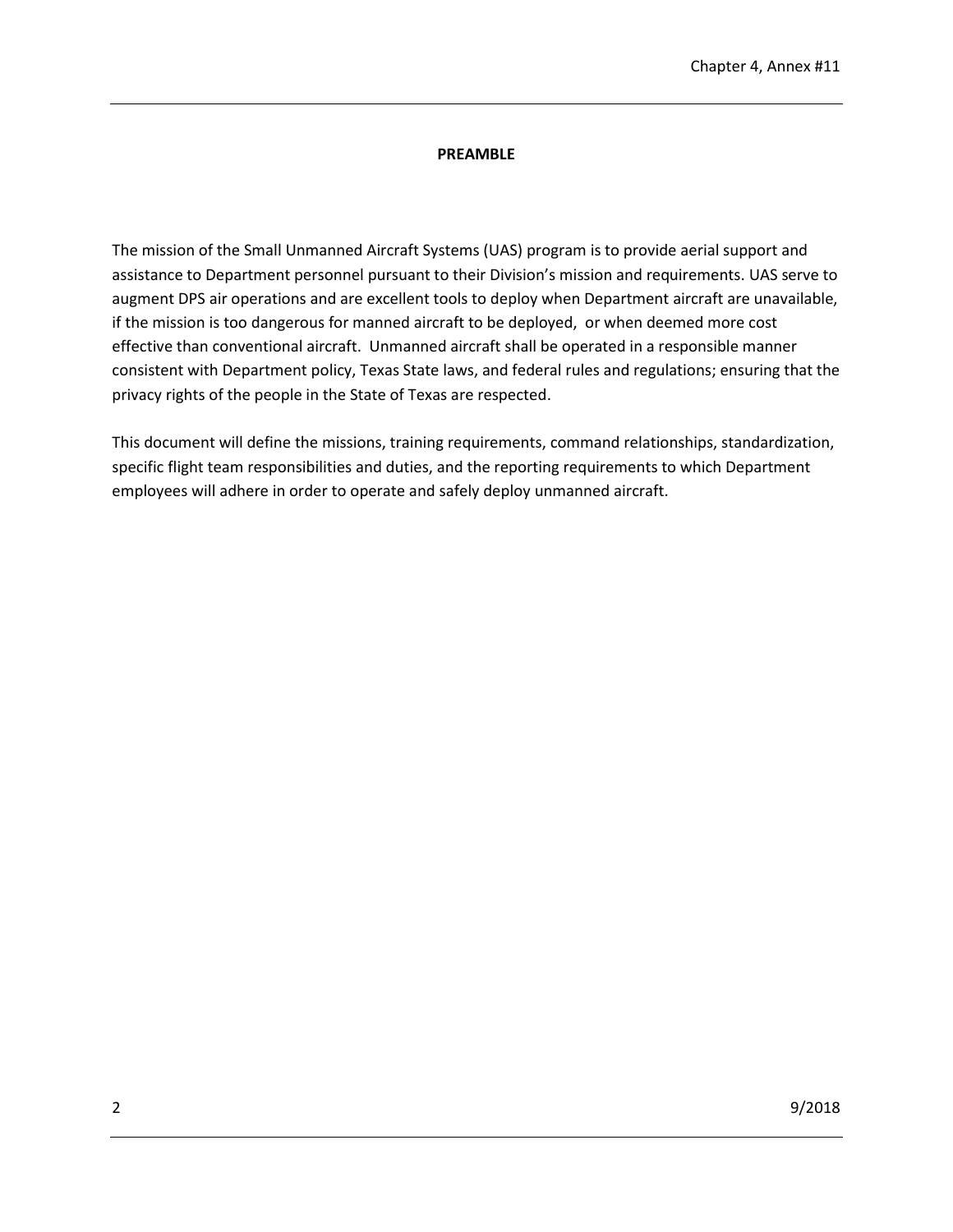### **TABLE OF CONTENTS**

|     | III. Organizational Definitions - Chain of Command Relationships and Flight Team Members   7 |  |
|-----|----------------------------------------------------------------------------------------------|--|
| IV. |                                                                                              |  |
|     |                                                                                              |  |
|     |                                                                                              |  |
|     |                                                                                              |  |
|     |                                                                                              |  |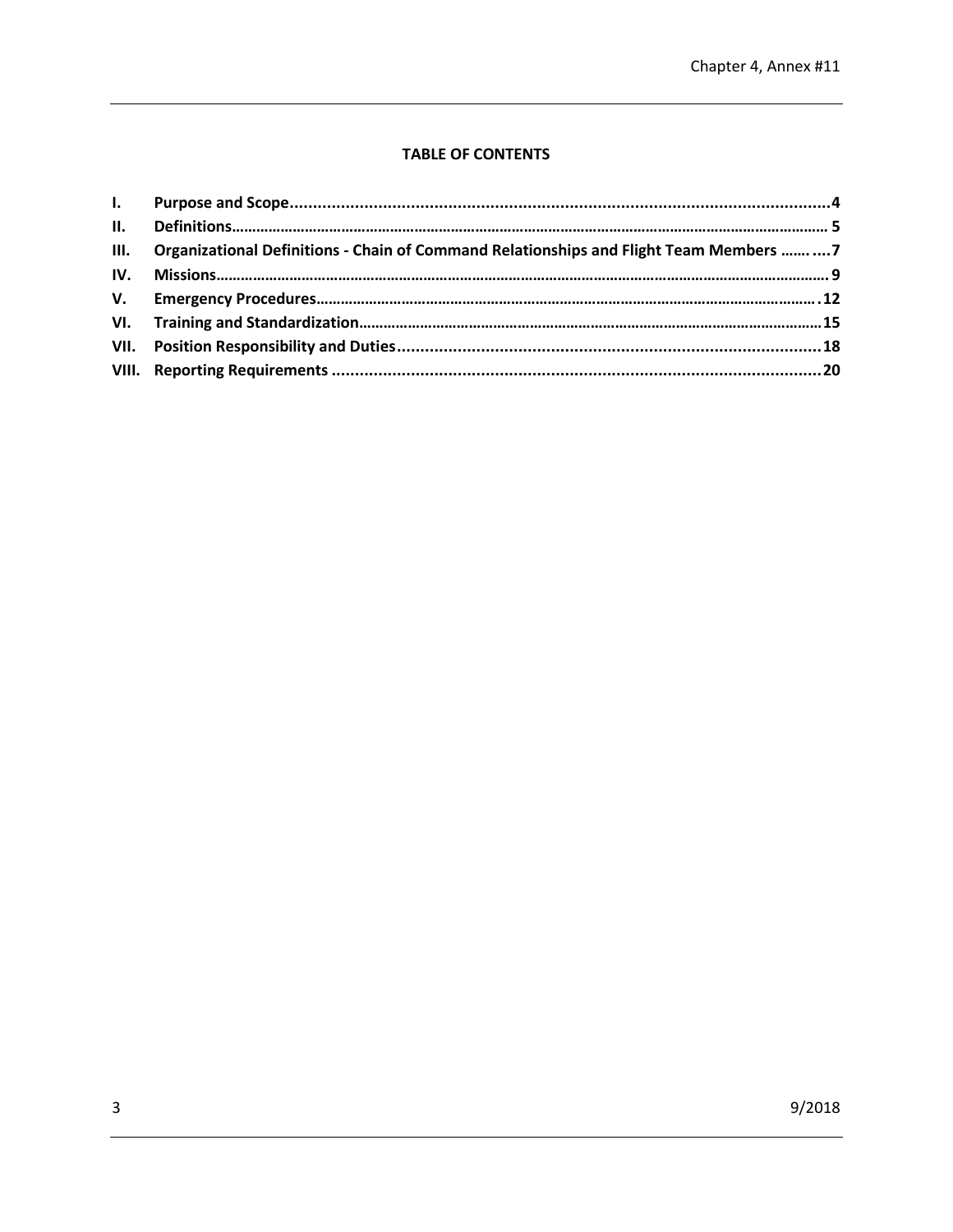#### **General Provisions**

#### <span id="page-4-0"></span>**I. Purpose and Scope**

- A. This policy establishes the authorized use and operational guidelines for Unmanned Aircraft Systems (UAS) within the Texas Department of Public Safety. The UAS program is a function of the individual Divisions who are responsible for purchasing, maintaining, manning, operating and storing UAS, but with oversight advisory for compliance to regulations by the Aircraft Operations Division (AOD) Chief Pilot.
- B. This policy is designed to minimize risk to people, property, and aircraft during the operation of the UAS while continuing to safeguard the right to privacy of all persons. It is further designed to keep the Department and its personnel from being subject to the civil and criminal penalties for misuse of UAS and remain in compliance with the strict legislative reporting requirements.
- C. This policy is created to ensure that Department employees who operate and deploy UAS are Remote Pilots in Command (RPIC) as defined in the Federal Aviation Administration (FAA) and have received training on the proper and safe operation of UAS.
- D. This policy will define the training and certifications necessary to operate and deploy unmanned aircraft and will establish guidelines and best practices for RPICs to follow in order to safely deploy UAS assets.
- E. At all times the Department and its personnel shall comply with 14 CFR Parts 107 and/or Certificate of Authorization, plus applicable portions of CFR 14 Parts 61 and 91; as well as Texas Government Code 423 and 2205
- F. If conflicts exist between FAA regulations, Texas Government Code, Texas Administrative Code and any part of this policy, the most restrictive will apply.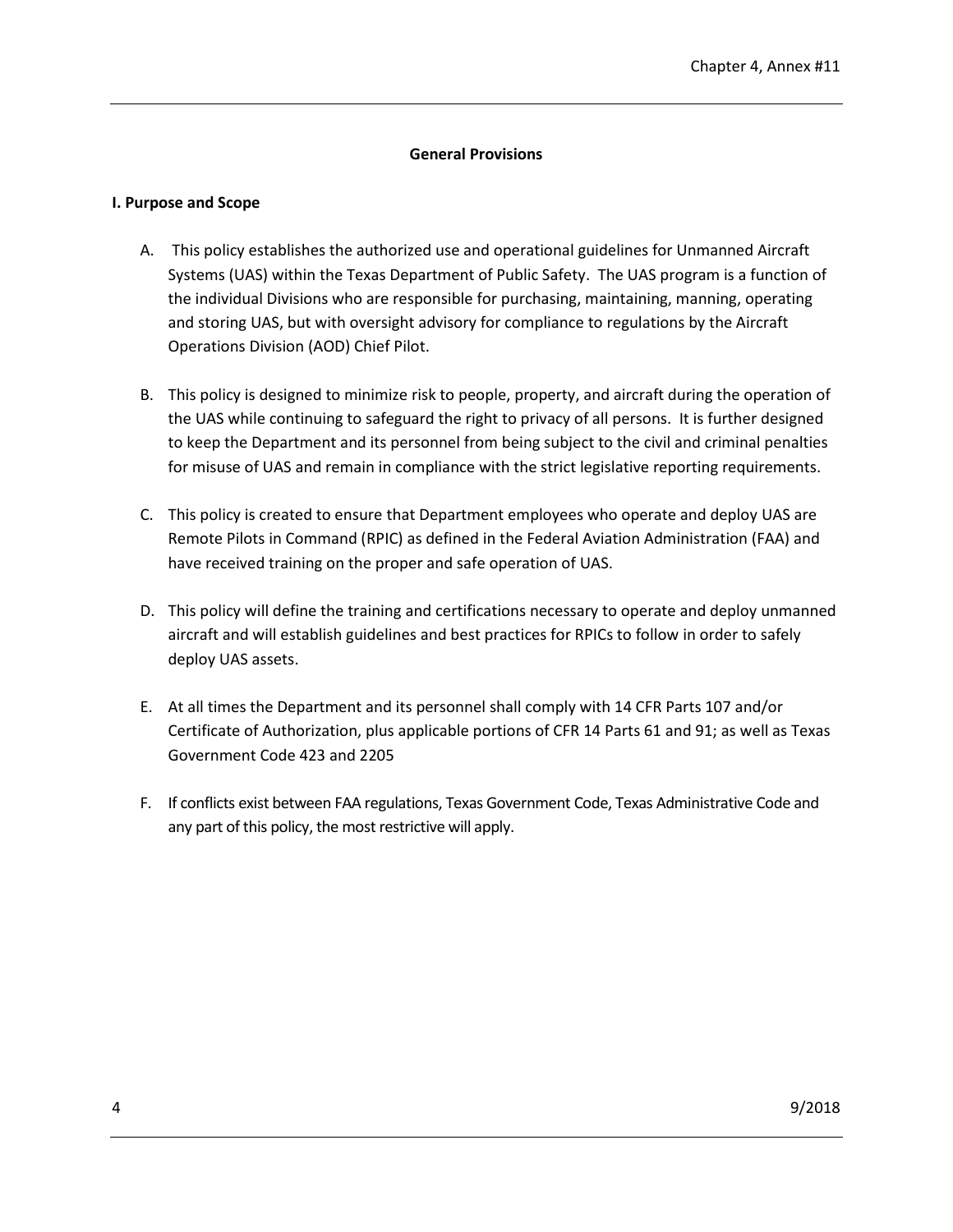#### <span id="page-5-0"></span>**II. Definitions**

- A. **Aircraft**. A device that is used or intended to be used for flight in the air. This includes UAS.
- B. **Airworthiness Statement**. The Airworthiness of the UAS is self-certified by the Remote Pilot in Command through a preflight inspection prior to flight.
- C. **Certificate of Authorization (COA)**. COA is an authorization issued by the Federal Aviation Administration (FAA) to a public operator for a UAS. After a complete application is submitted, the FAA conducts an operational and technical review. If necessary, provisions or limitations may be imposed as part of the approval to ensure the UAS can operate safely with other airspace users.
- D. **Crewmember**. A person assigned to perform duty while an aircraft is operating.
- E. **Crew Resource Management (CRM)**. The effective use of all available resources including human, hardware, and information resources and coordination in the use of those resources by the RPIC, Remote Pilot and Visual Observer.
- F. **First Person View (FPV)**. The Remote Pilot is observing the flight solely through the UAS camera.
- G. **Flight time**. Remote piloting flight time commences when an aircraft moves under its own power for the purpose of flight and ends when the aircraft comes to rest after landing.
- H. **Image**. Means any capturing of sound waves, thermal, infrared, ultraviolet, visible light, or other electromagnetic waves, odor, or other conditions existing on or about real property in this state or an individual located on that property. Imagery may include data about people, organizations, events, incidents, or objects as well as metadata.
- I. **Visual Line of Sight (VLOS)**. The Remote Pilot and/or the Visual Observer can see, unaided, the UAS under their control during flight.
- J. **National Airspace System (NAS).** Airspace inside the continental United States. It is further defined through air navigation facilities, equipment and services, airports or landing areas, aeronautical rules, regulations and procedures. There are two types of airspace within the NAS, controlled and uncontrolled. Operation of a UAS in controlled airspace adds another layer of responsibilities and requirements that must be met to operate the UAS.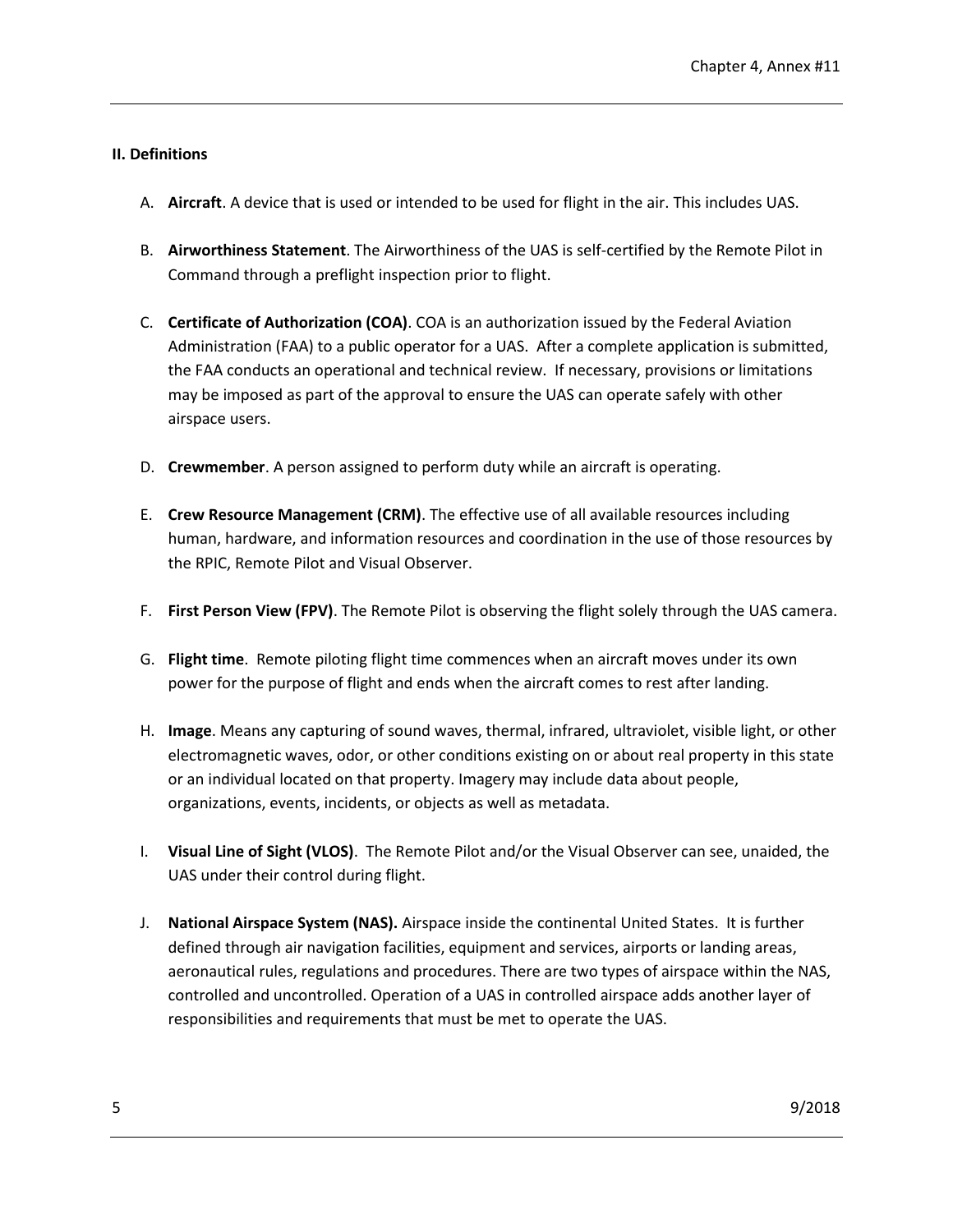- K. **Night Flight**. Flight of a UAS that occurs between the hours of one half hour after sunset and one half hour before sunrise. The time of sunset and sunrise are determined by the National Oceanic and Atmospheric Administration (NOAA), but 14 CFR Part 107 will allow small UAS operations to be conducted during civil twilight if the small unmanned aircraft has lighted anticollision lighting visible for at least 3 statute miles. The night time-operations prohibition in this rule is waivable through the FAA for Part 107 or as an addendum to approved certificate of waiver to the COA.
- L. **Mission Area of Operations (AOR)**. A defined perimeter/parameters to be determined based on the scope and type of the operation and a defined operational ceiling at or below 400 feet above the ground. The altitude of the small unmanned aircraft cannot be higher than 400 feet above the ground, unless the small unmanned aircraft is flown within a 400 foot radius of a structure and does not fly higher than 400 feet above the structure's immediate uppermost limit.
- M. **Unmanned Aircraft System (UAS)**. UAS is the unmanned aircraft system and all of the associated support equipment, control station, data links, telemetry, communications, and navigation equipment, etc., necessary to operate the unmanned aircraft. The aircraft's flight is controlled either autonomously by hardware within the UAS or under the remote control of a Remote Pilot on the ground or in another ground vehicle. For purposes of this program, the 14 CFR Part 107 compliant UAS shall weigh less than 55 pounds fully loaded. Maximum groundspeed is limited to 100 mph (87 knots).
- N. **Visual Flight Rules (VFR).** All flights with the UAS shall be conducted under VFR conditions and at an altitude below 400' AGL. VFR is established as a 3 mile visibility and a cloud ceiling of 1,000 feet for day operations and 5 mile visibility with a cloud ceiling of 2,000 feet for night operations.
- O. **Aircraft Registration.** All UAS operated by Department personnel must be registered in accordance with current FAA 14 CFR Part 107 regulations. Registration requirements apply to UAS owned and operated by the Department as well as UAS on loan or UAS owned by outside agencies when operated by a Department RPIC.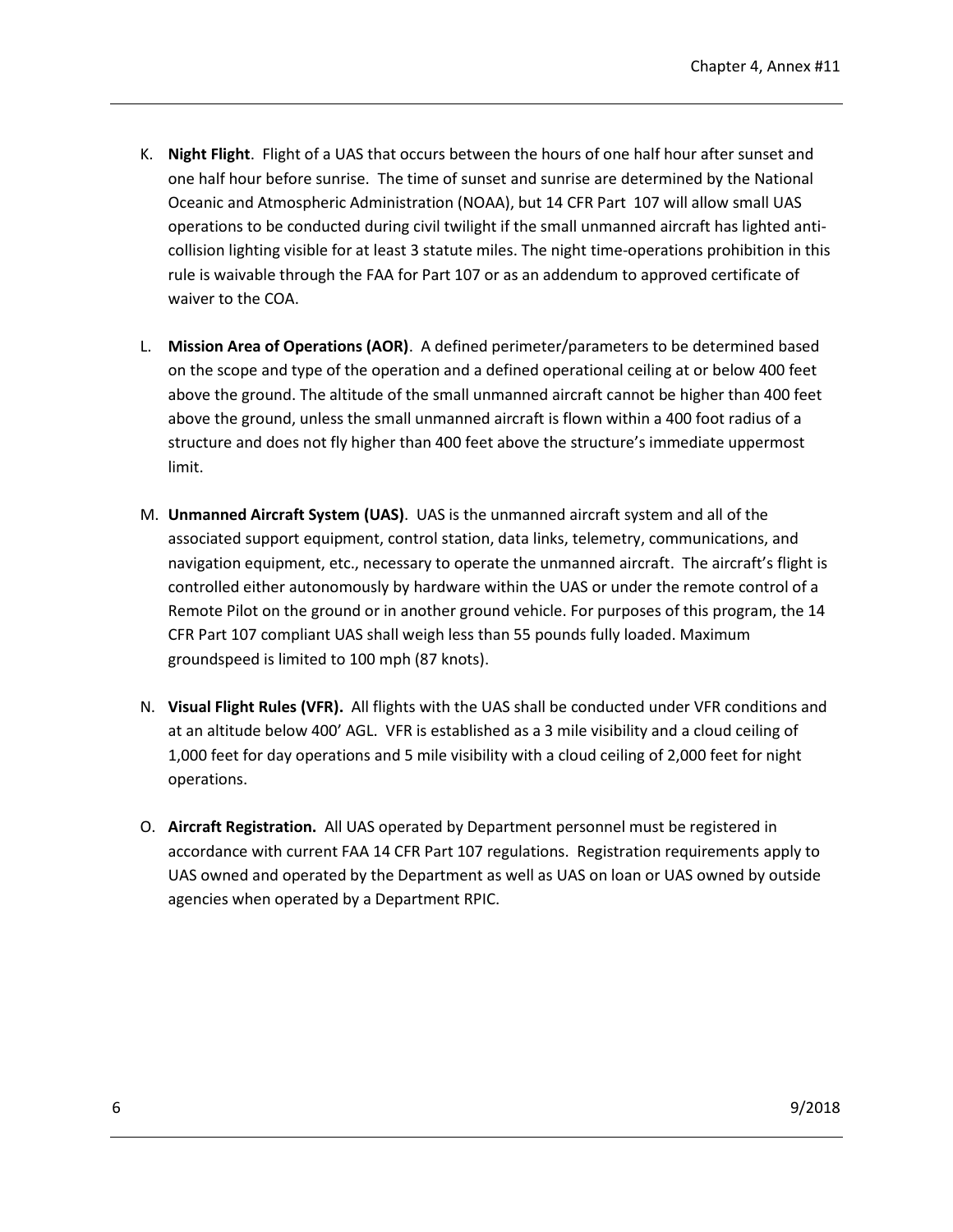#### **III. Organizational Definitions - Chain of Command Relationships and Flight Team Members**

#### A. **AOD Chief Pilot will:**

- 1. Establish protocols to prevent violations of policy, law, and public privacy;
- 2. Be responsible for the Department UAS reporting requirements under Texas Government Code 423 and 2205; and
- 3. Review and approve a training curriculum to assess the knowledge, skills and abilities of RPICs and Visual Observers.

#### B. **Division Chiefs will:**

- 1. Resolve conflicts or disputes that might arise related to policy or mission within their division;
- 2. Control the dissemination of any information produced by the divisions UAS team;
- 3. Designate the Division Program Coordinator

#### C. **Division Program Coordinator (DPC) will:**

- 1. Be responsible for assisting in the tactical and administrative functions related to the UAS program within his/her Division;
- 2. Maintaining a current list of all certified crew members to include Remote Pilots and Visual Observers;
- 3. Maintaining the training records for crew members and compliance with Texas Government Code 423 reporting requirements;
- 4. Be responsible for the condition, maintenance, and flight records of the UAS and its associated equipment within the data reporting software of DroneSense; and
- 5. Be responsible for registration and markings of all UAS owned and operated by their division in accordance with current FAA 14 CFR Part 107 regulations.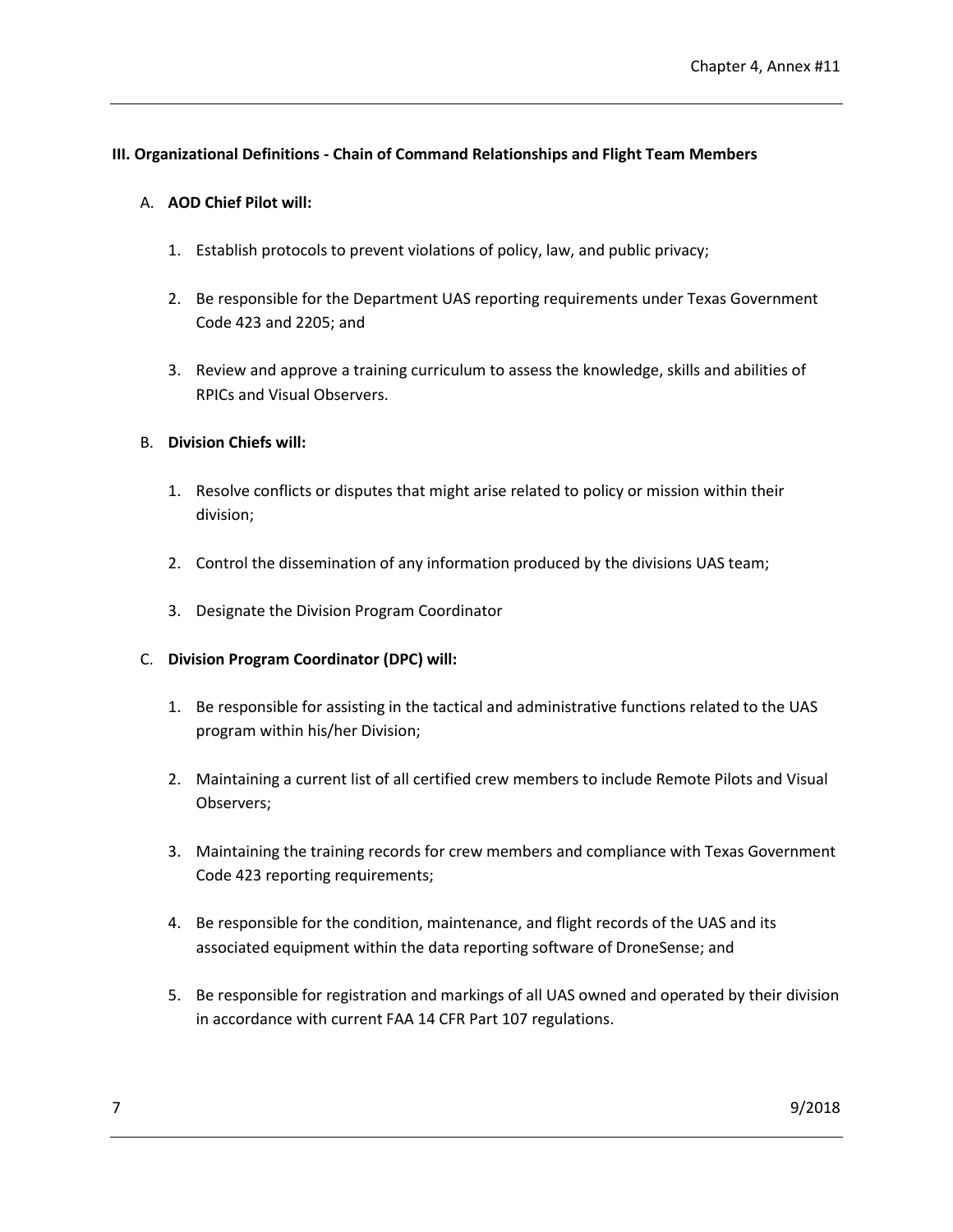- D. **Flight team.** Any combination of the RPIC, Remote Pilot or Visual Observer(s). ONLY the RPIC meets the FAA definition of *crewmember*.
- E. **Remote Pilot**. The individual exercising *pilot at the controls* over the UAS during flight. The Remote Pilot need not be 14 CFR 107 certified if the pilot is under the supervision of a RPIC who is in direct communication and in a position to take over control of the UAS, regardless of certification. Undesignated remote pilots may be student pilots at the controls.
- F. **Remote Pilot in Command (RPIC)**. The mission commander with on-site authority for the UAS. The individual solely responsible for the overall flight operations for a specific mission. He/She may also act as either Remote Pilot or Visual Observer. Regardless, He/She may not delegate his/her responsibility. An RPIC may only operate one UAS at a time. Each UAS in use shall have its own RPIC assigned.
- G. **Observer**. The individuals trained to maintain the line-of-sight and 360 degree hazard awareness around the UAS at all times and assist the RPIC in carrying out all duties required for the safe operation of the UAS. Under 14 CFR Part 107, *Visual Observers* are not *crewmembers* and have no responsibility or authority over the UAS operation. Visual Observers may be formally trained and *certified for special operations (formal training is required for night operations)*, or they may be chosen *ad hoc* and properly briefed by the RPIC (day operations only).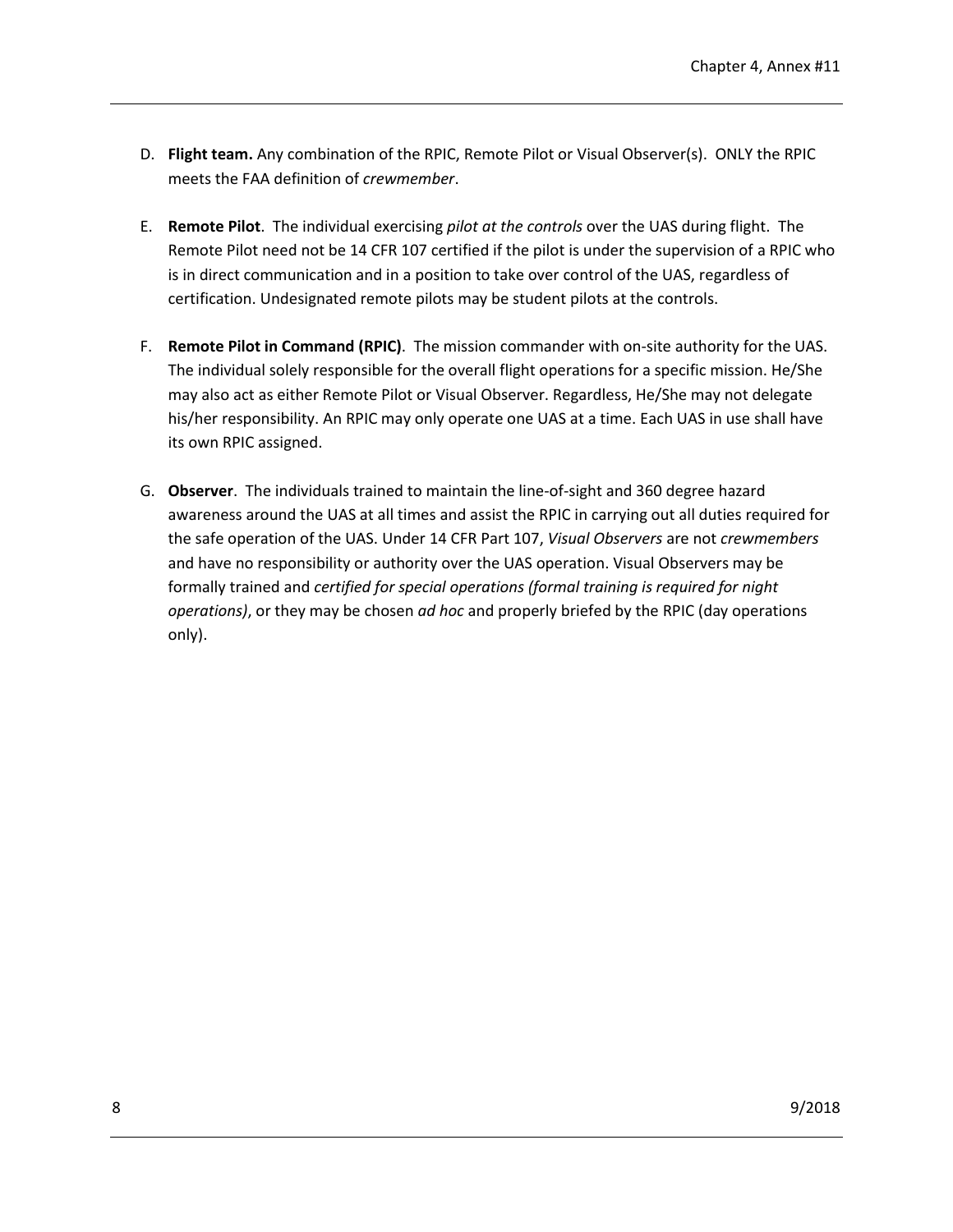#### <span id="page-9-0"></span>**IV. Missions**

- A. All missions will be flown in accordance with FAA regulations, 14 CFR Parts 107 and/or Certificate of Authorization, applicable portions of 14 CFR Parts 61 and 91, current FAA National Policy regarding UAS Operational Approval, Texas Government Code 423 and the Aircraft Operations Division Manual relating to the operation of UAS.
- B. Approved Uses/Missions: All UAS mission requests shall be authorized by a Division Chief, or his/her designee(s). Division Chiefs will coordinate with the Aircraft Operations Division's Chief Pilot to build a list of missions that will be considered for approval, such as but not limited to: *aiding in search and rescue operations, crime scene photography, crash reconstruction, hazmat scene deployment, major disaster scenes, storm damage, fire scenes, tactical situations, special border operations, communications tower inspections, public affairs events, maintenance and training.* Other case by case missions may be approved by Division Chiefs or his/her designee if those missions are immediately necessary to preserve the health, safety, and welfare of people or property within the state of Texas.
- C. Weather Brief: Weather shall be obtained by the RPIC for the local area of operation to include Meteorological Aerodrome Reports (METAR) and Terminal Area Forecasts (TAF) from the closest airport reporting weather conditions. 1-800-WX BRIEF will provide a live briefer with access to this data. Review of NOTAMs and Temporary Flight Restrictions (TFRs) are required prior to launch. Additional weather information should be obtained from the National Oceanic Atmospheric Administration (NOAA) (http://www.aviationweather.gov/adds/), or another site or cell phone application to review the following: weather radar, ceiling/visibility, wind/temperatures, turbulence, Significant Meteorological Information (SIGMET), NOTAMs, TFRs and icing.
- D. Pre-Flight Briefing: RPIC, Remote Pilot and Visual Observer and any other flight team members must participate in the pre-flight briefing, led by the RPIC prior to aircraft launch, which includes, but is not limited to:
	- 1. Review of the mission's goals and expected outcomes
	- 2. Review of current and forecasted weather conditions
	- 3. Review of current Notice to Airmen (NOTAMs) and Temporary Flight Restrictions (TFRs) that have been issued for the proposed flight area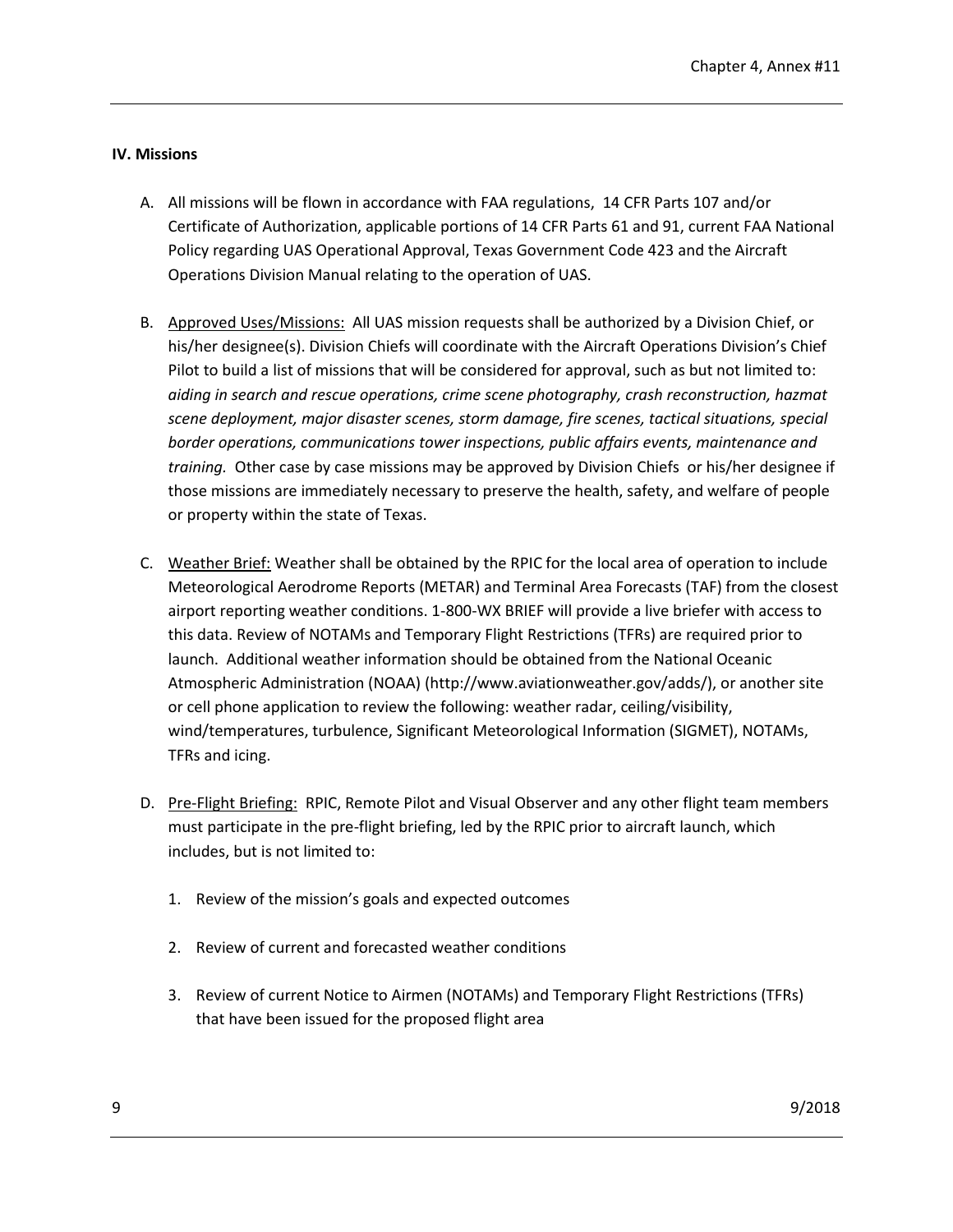- 4. Identification of mission limitations and safety issues such as; battery charge, GPS strength, and potential for radio interference
- 5. Review of proposed Mission AOR flight area, including maximum ceiling and floor
- 6. Review of communication procedures between RPIC, Visual Observer, and other personnel used to support the mission. Including verifying phone numbers used to communicate with Air Traffic Control in the event of a fly-away or other flight emergency
- 7. Review of emergency/contingency procedures including aircraft system failure, flight termination, divert, and lost link procedures.
- 8. Execution of a pre-flight check utilizing the approved checklist.
- 9. The RPIC shall declare to crew members the type of authorization the flight is being conducted under, Part 107, Blanket COA, Jurisdictional COA, or SGI COA.

#### **The RPIC will be responsible to ensure that the above steps have been accomplished prior to flight**.

- E. Mission Debrief: After changeover or landing, the RPIC shall debrief all missions.
- F. Pilot at the controls: A person operating a small UAS must either hold a remote pilot airman certificate and be acting as RPIC or be under the direct supervision of the RPIC who is in a position to take immediate control of the aircraft.
- G. Line of Sight: With vision that is unaided by any device other than corrective lenses, the Remote Pilot in Command, the Visual Observer (if one is used), or the person manipulating the flight controller of the UAS must be able to see the unmanned aircraft throughout the entire flight. Visual line of sight is required in order to know the unmanned aircraft's location and flight status (attitude, altitude, and direction of flight), observe the airspace for other air traffic or hazards, and to determine that the unmanned aircraft does not endanger the life or property of another. All flight team members essential to the operation of the unmanned aircraft shall be able to verbally communicate at all times. For operational necessity including officer safety, the RPIC or person manipulating the controls may intentionally maneuver the UAS so that he/she loses sight of the UAS for brief periods of time, however he/she must regain VLOS as soon as practicable.
- H. Preflight and Postflight Documentation: UAS Preflight checks will be documented by the RPIC prior to all UAS operations. Within 5 days after each flight, the RPIC will complete a flight log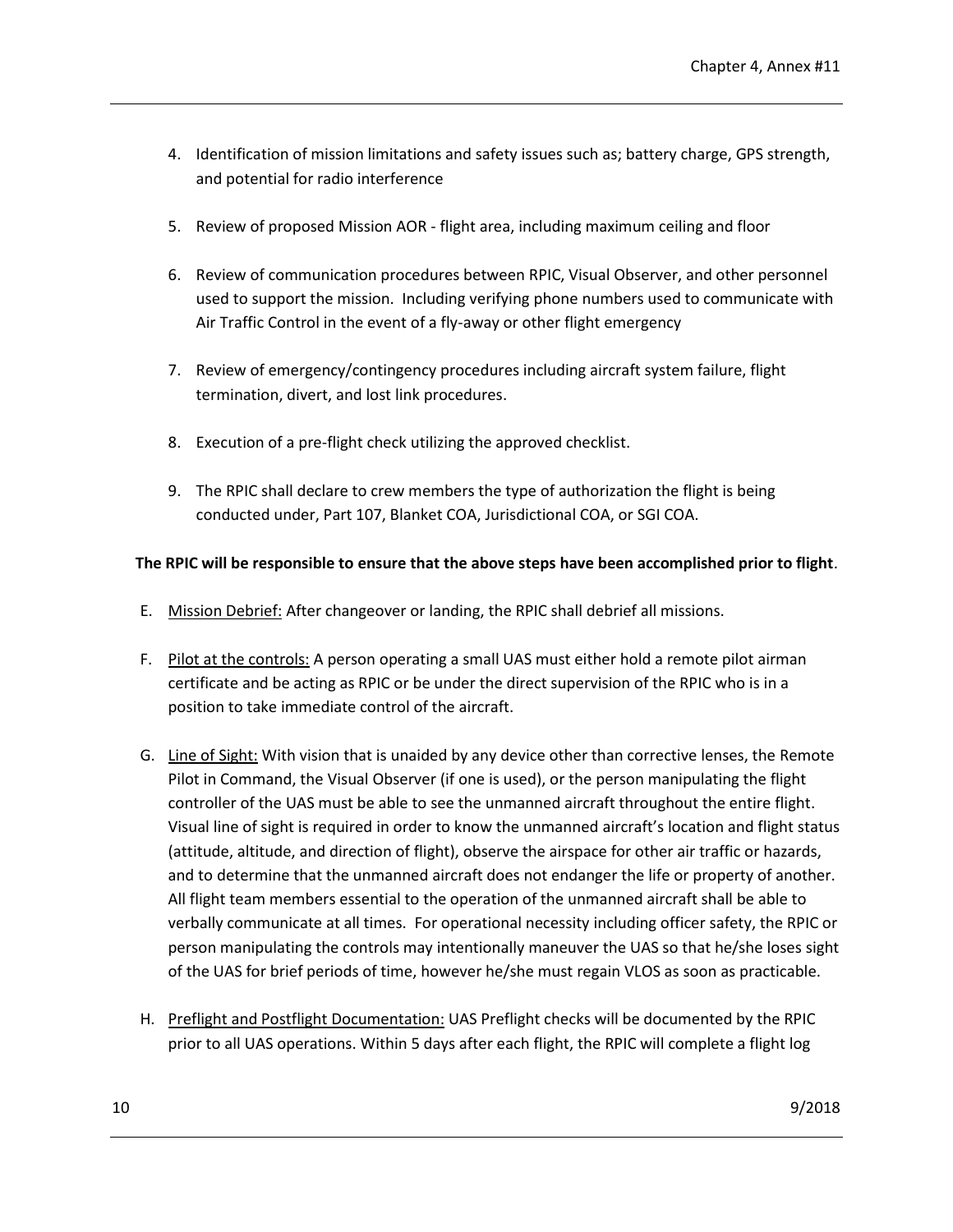documenting the UAS's operations in accordance with Texas Government Code 423 through approved and standardized software (current vendor is DroneSense).

- I. Maintenance: Maintenance must be up to date prior to launch. Accurate UAS maintenance reporting is the responsibility of the Division Program Coordinator in accordance with the manufacturer recommendations. When maintenance is performed, a test flight shall be conducted and documented in accordance with the manufactures instructions. The RPIC will not fly any aircraft that he/she suspects does not meet airworthiness requirements following the preflight inspection. Timely maintenance and accurate reporting is required to enhance mission availability and safety.
- J. Payloads: Any payload used on a UAS shall be approved by the Division Program Coordinator. Weapons will not be used.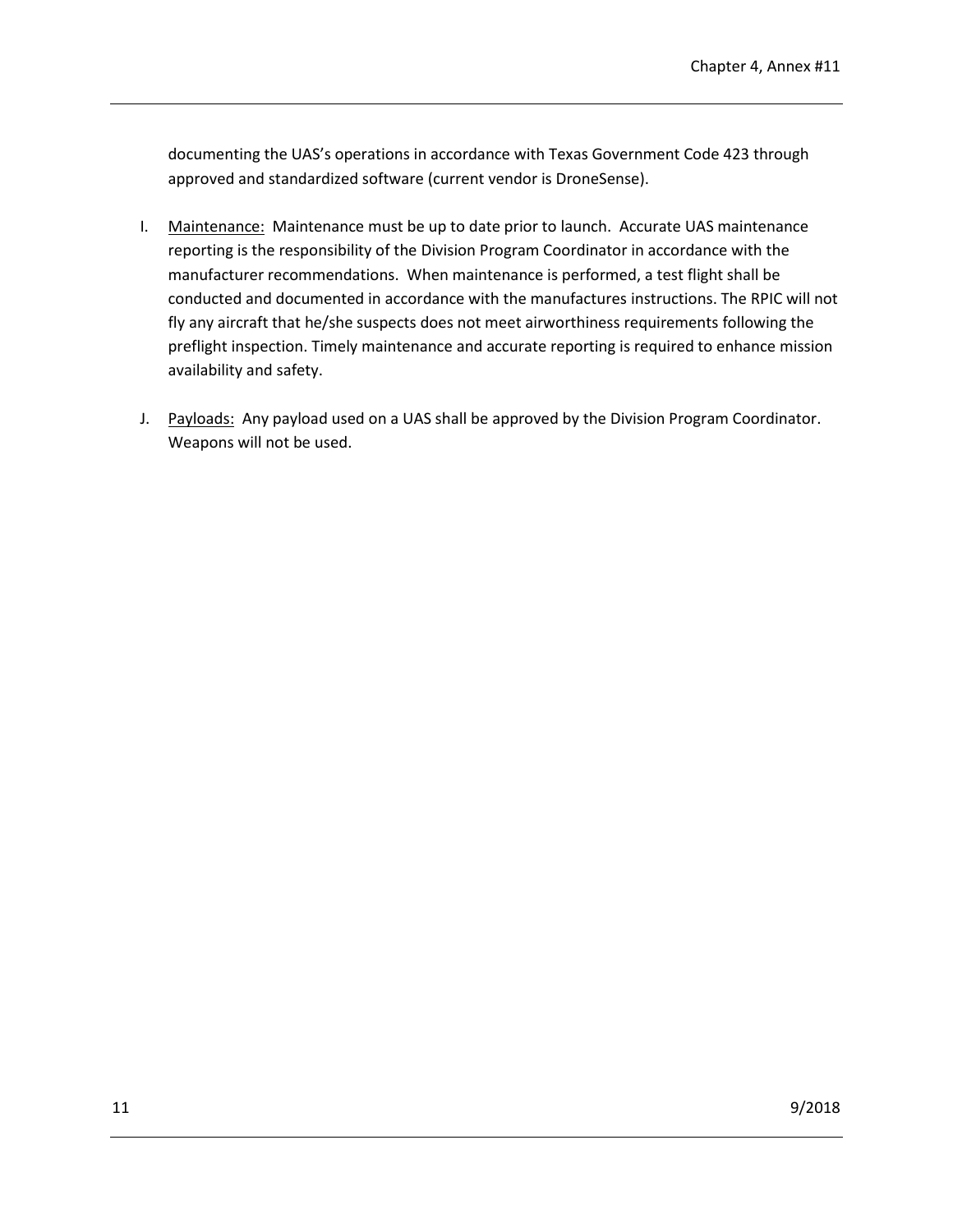#### <span id="page-12-0"></span>**V. Emergency Procedures:**

- A. Emergency Procedures stated in the manufacturer's operations manual shall be complied for all UAS operations. In the event of an emergency involving the safety of persons or property, the RPIC may deviate from the procedures of this directive relating to aircraft, equipment, and weather minimums to the extent required to meet the emergency.
- B. No member of the Department, regardless of involvement in an emergency situation, shall make any statements to the general public or to news-gathering agencies without the knowledge and approval of the Director through the Department Public Information Office.
- C. Lost Link A loss of command-and-control link contact with the UAS such that the remote pilot can no longer manage the aircraft's flight and as a result of the control loss the UA is not operating in a predicable or planned manner.
	- 1. LOSS OF UAS FLIGHT CONTROL (Lost link):
		- i. The UAS lost link procedures shall be initiated which shall automatically cause the UAS to climb to its ceiling altitude and return to and land at the launch site. If positive control of the UAS cannot be maintained and the UAS is leaving the operation area or the UAS poses a risk to life and/or property the RPIC will continue to attempt to reestablish the link and notify the flight crew and ATC. In the event of a lost link during flight the RPIC will documents the lost link in their flightlog.
		- ii. LOSS OF GPS SIGNAL Should the UAS lose GPS signal during autonomous operations, the RPIC must command the UAS into manual mode until GPS signal can be reacquired. If GPS signal cannot be reacquired the RPIC will land as soon as practical. If positive control of the UAS cannot be maintained and the UAS departs the operation area or the UAS poses a risk to life and/or property the RPIC will issue an Engine Kill command.
- D. Loss Of Visual Contact. If visual contact with the UAS is lost, Unless special circumstances dictate, the RPIC shall command the aircraft into a hover mode and the RPIC and/or Visual Observer shall try to re-establish visual contact. If visual contact cannot be re-established within a reasonable amount of time determined by the RPIC, then lost link procedures shall be executed.
- E. Loss of UAS Power (Engine Failure)/UAS Crash. In case of an equipment failure, the UAS will not be able to maintain flight. Flight Team Members will immediately attempt to locate the UAS, assess the scene for injuries, and render first aid if necessary.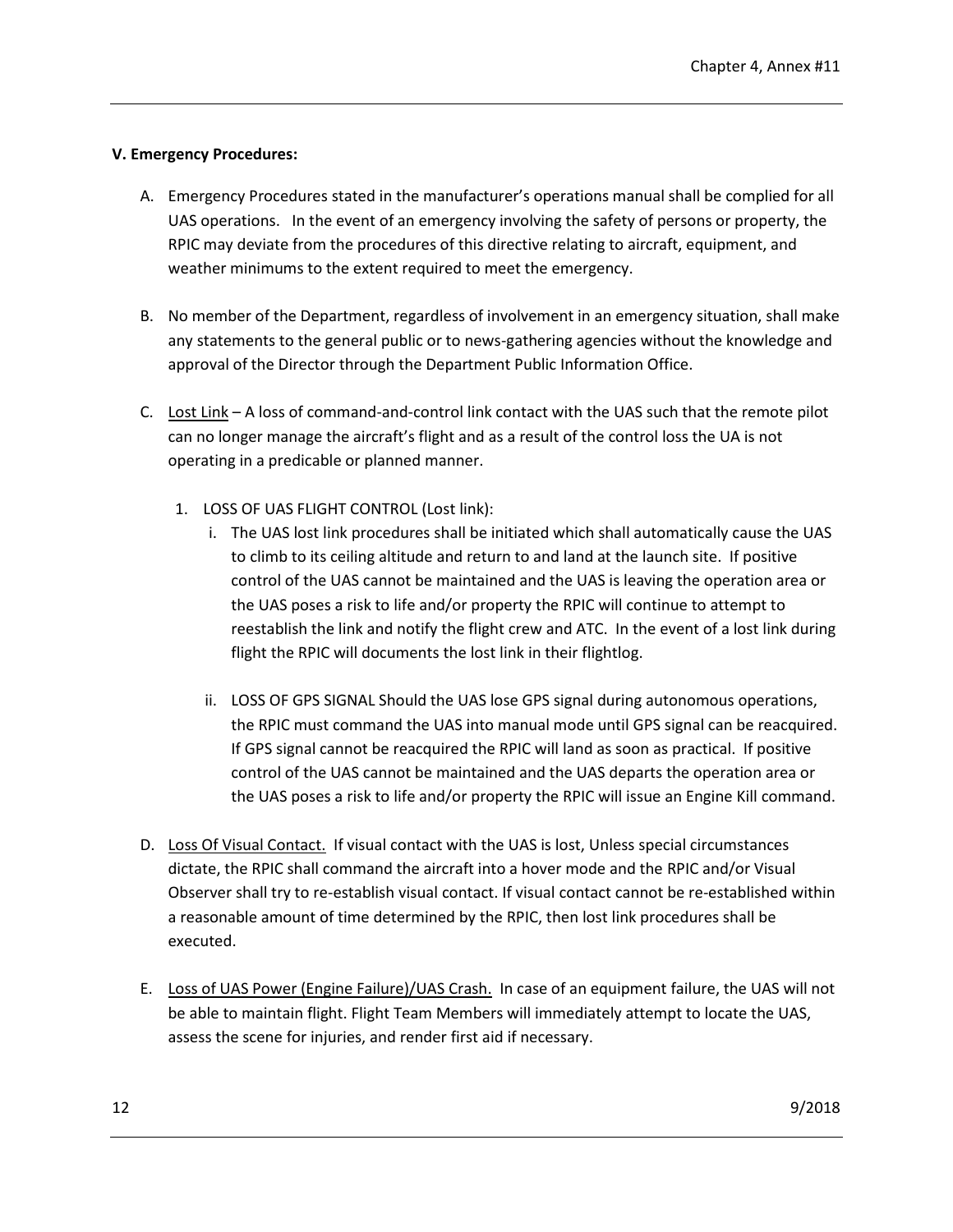- F. Flight Termination. The intentional and deliberate process of performing controlled flight into terrain (CFIT). Flight termination must be executed in the event that all other contingencies have been exhausted, and further flight of the aircraft cannot be safely achieved, or other potential hazards exist that require immediate discontinuation of flight.
- G. Accident Notification and Investigation: All in flight accidents and incidents involving fatalities, injuries, property damage, and lost link shall be reported to the DPC, Division Chief and AOD Chief Pilot immediately for appropriate assistance with guidance. In the event of an accident the RPIC is responsible for reporting the accident to the appropriate agency. The NTSB, FAA Part 107 and PAO COA all have different time frames and criteria for UAS incident reporting. In addition to the steps below RPICs need to create an incident in DroneSense Airbase.
	- 1. IAW 49 CFR § 830.5, the RPIC shall immediately contact the NTSB's 24 hour Response Operations Center (ROC) at 844-373-9922 when an aircraft accident or any of the following listed serious incidents occur, flight control system malfunction or failure, in-flight fire, aircraft collision in flight, damage to property, other than the aircraft, estimated to exceed \$25,000 for repair (including materials and labor) or fair market value in the event of total loss, whichever is less.
	- 2. If the flight occurred under FAA 14 CFR § 107 the RPIC, within 10 days, must report to the FAA via the DroneZone portal any operation in which any of the following conditions apply, serious injury to any person or any loss of consciousness; or damage to any property, other than the small unmanned aircraft, unless one of the following conditions is satisfied: the cost of repair (including materials and labor) does not exceed \$500; or the fair market value of the property does not exceed \$500 in the event of total loss.
	- 3. If the flight occurred under FAA 14 CFR § 91 PAO COA the RPIC, within 24 hours, must provide initial notification to the FAA via email at 9-AJV-115-UASOrganization@faa.gov and via the CAPS forms (Incident/Accident) if the accident meets the following criteria:
		- i. Fatal injury, where the operation of a UAS results in a death occurring within 30 days of the accident/mishap
		- ii. Serious injury, where the operation of a UAS results in: hospitalization for more than 48 hours, commencing within 7 days from the date of the injury was received, a fracture of any bone (except simple fractures of fingers, toes, or nose), severe hemorrhages, nerve, muscle, or tendon damage, Involving any internal organ; or involves second- or third-degree burns, or any burns affecting more than 5 percent of the body surface.
		- iii. Total unmanned aircraft loss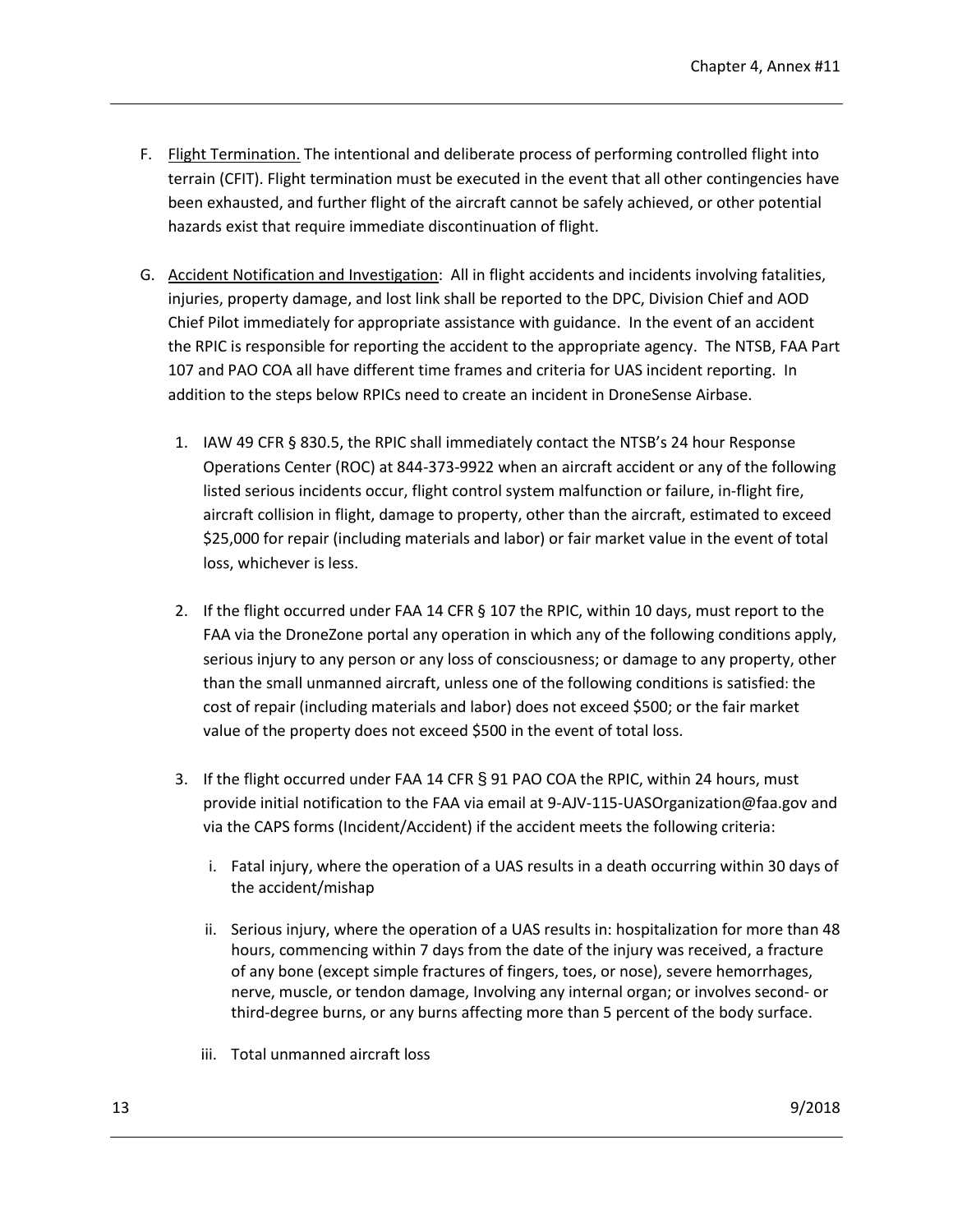- iv. Substantial damage to the unmanned aircraft system where there is damage to the airframe, power plant, or onboard systems that must be repaired prior to further flight
- v. Damage to property, other than the unmanned aircraft.
- <span id="page-14-0"></span>vi. Any incident/mishap that results in an unsafe/abnormal operation including but not limited to a malfunction or failure of the unmanned aircraft's on-board flight control system (including navigation), a malfunction or failure of ground control station flight control hardware or software (other than loss of control link), a power plant failure or malfunction, an in-flight fire, an aircraft collision involving another aircraft, any in-flight failure of the unmanned aircraft's electrical system requiring use of alternate or emergency power to complete the flight, a deviation from any provision contained in the COA, a deviation from an ATC clearance and/or Letter(s) of Agreement/Procedures, a lost control link event resulting in fly-away, or execution of a pre-planned/unplanned lost link procedure.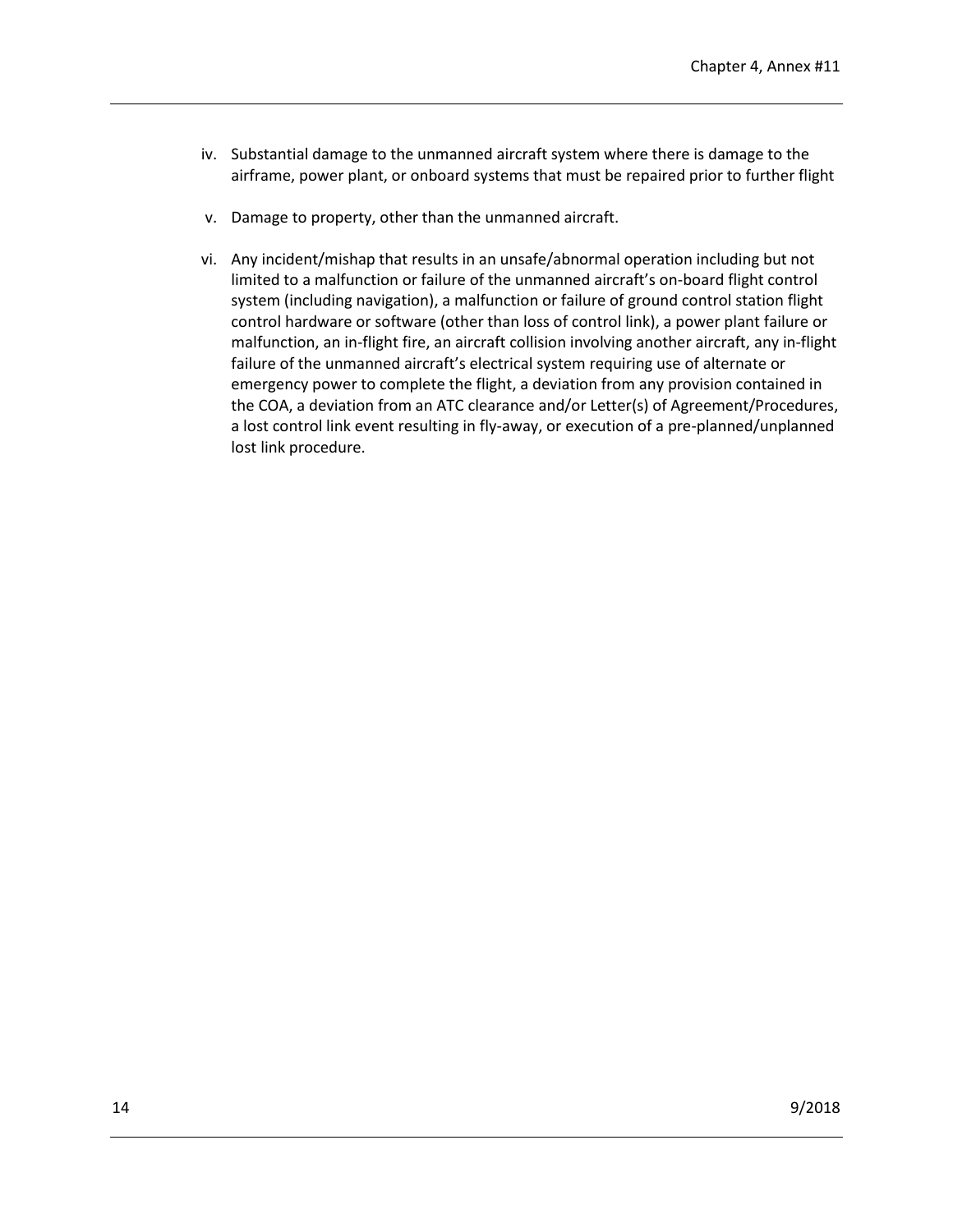#### **VI. Training and Standardization**

- A. The AOD Chief Pilot shall review and approve a training curriculum to assess the knowledge, skills and abilities of RPICs and Visual Observers requiring additional training certifications ensuring satisfactory compliance with this policy.
- B. Remote Pilot in Command (RPIC) training requirements:
	- 1. A RPIC may be authorized to operate more than one type of UAS as long as he/she is trained and current in each individual model. The RPIC may only operate one UAS at a time.
	- 2. The RPIC shall show proficiency in basic aeronautical knowledge as it relates to the use and operation of UAS assets. The RPIC shall pass an initial aeronautical knowledge test at an FAA-approved knowledge testing center or comply the 14 CFR Part 107 protocols for a licensed and current 14 CFR Part 61 pilot. The basic aeronautical knowledge training, at a minimum shall include:
		- i. FAA rules pertaining to UAS flight operational limitations;
		- ii. All aspects of 14 CFR Part 107;
		- iii. Knowledge of the rules and responsibilities described in 14 CFR 91;
		- iv. All aspects of Texas Government Code 423 and 2205;
		- v. Crew Resource Management;
		- vi. Mission planning requirements for establishing the Mission AOR and Perimeter;
		- vii. Mission briefing requirements to include Division's approved checklists and Manufacturer's recommendations;
		- viii. Mission debriefing requirements; and
		- ix. Any other specific responsibilities required by the Division Chief to accomplish the Division's mission.
	- 3. The RPIC shall show proficiency operating the specific UAS model in flight including emergency procedures. The RPIC's proficiency shall be evaluated by the Division Program Coordinator or his/her designee who has mastered aeronautical knowledge and training as it pertains to the use of an unmanned aircraft.
	- 4. The RPIC shall show proficiency communicating and *crew resource management* with the flight team members (Visual Observer and Remote Pilot) demonstrating satisfactory communications between team members. The RPIC's communications will be evaluated at all stages of the flight continuum: pre-flight inspection, flight operations, and post flight procedures.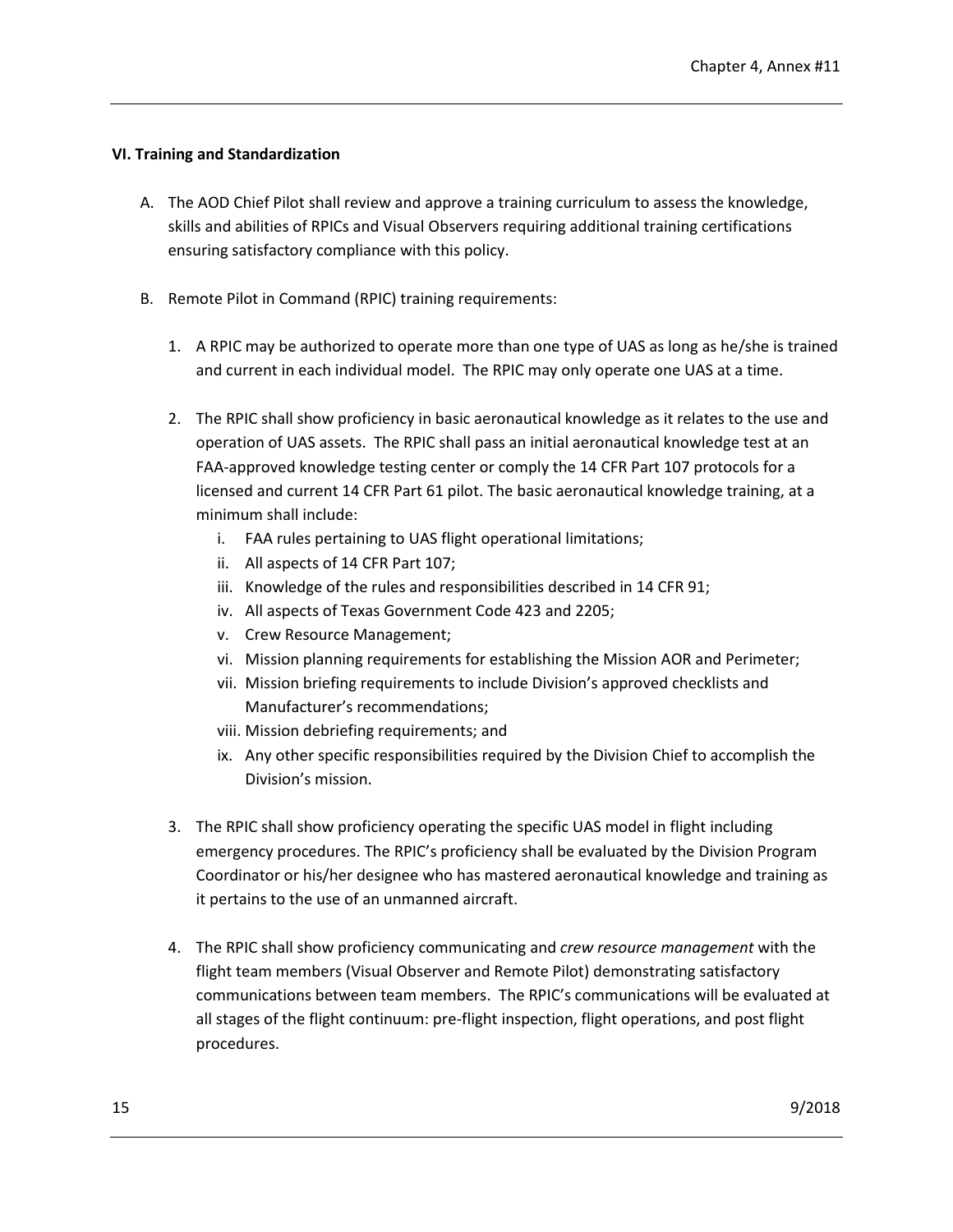- 5. The RPIC shall demonstrate proficiency in all the technology and support equipment associated with any assigned mission to take advantage of the full capabilities of the UAS. The RPIC's proficiency shall be evaluated by the AOD Chief Pilot approved UAS Certified Flight Instructor (CFI) who has mastered aeronautical knowledge and training as it pertains to the use of unmanned aircraft.
- 6. Upon RPIC approval, the Division Program Coordinator shall prepare an Inter-Office Memorandum indicating that:
	- i. The RPIC has demonstrated proficiency operating unmanned aircraft.
	- ii. The RPIC has met all training requirements to operate unmanned aircraft.
	- iii. The RPIC is authorized to operate UAS assets while carrying out his/her duties in an official capacity.
- 7. The memorandum shall be submitted to the employee's Division Chief for approval and the AOD Chief Pilot for final approval. Copies of the memorandum shall be sent to AOD to place in the employees electronic personnel file and a copy shall be retained by the DPC.
- C. RPIC Recurrency and Proficiency
	- 1. In order for an RPIC to maintain their active flight status, every 90 days, the RPIC shall conduct a minimum of 1 flight for a duration of no less than 30 minutes which shall consist of a 2 take offs, 2 landings and 1 battery change. The RPIC shall conduct and document a preflight inspection and complete their flight log in DroneSense.
- D. Annual RPIC Recertification (Day/Night)
	- 1. Within one calendar year, no later than 30 days from the RPIC's certification anniversary date, the DPC or UAS CFI shall re-evaluate the RPIC's proficiency. The DPC shall document the results in a memorandum. At a minimum the memorandum will indicate that:
		- i. The employee has demonstrated proficiency operating unmanned aircraft.
		- ii. Has successfully completed annual recertification in the subjects listed in paragraph B. (2) of this section.
		- iii. Notate that the DPC is authorizing the employee to operate unmanned aircraft while carrying out his/her duties in an official capacity.
	- 2. The memorandum shall be submitted to the employee's Division Chief for approval and then to the AOD Chief for final approval. Copies of the memorandum shall be sent to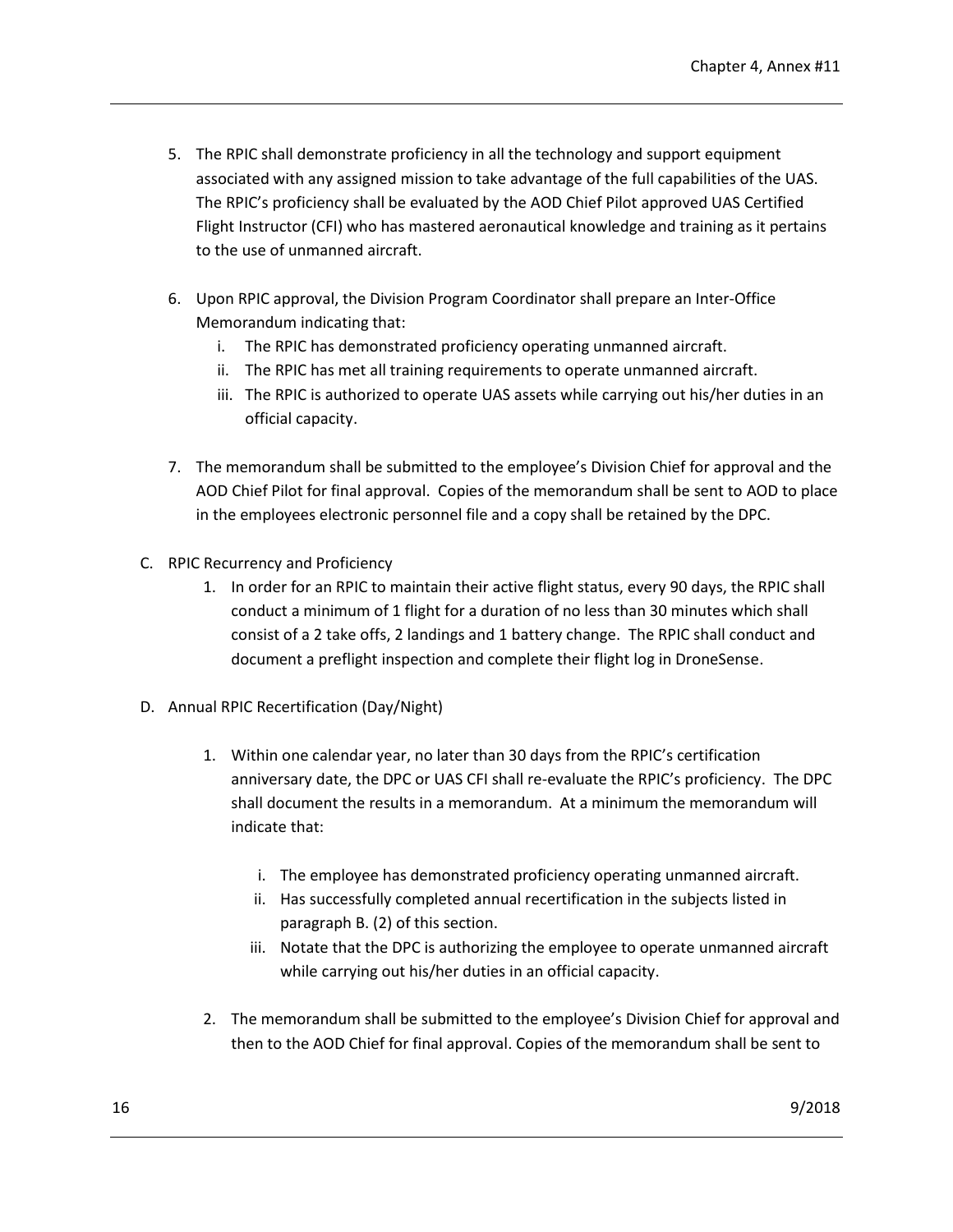AOD to place in the employees' electronic personnel file and a copy retained by the DPC.

- E. UAS Observer Training requirements:
	- 1. Visual Observers are not required under Part 107 (except during night operations); however, it is highly encouraged for a UAS Visual Observer to assist the RPIC during all missions for risk mitigation purposes.
	- 2. When operating under the COA a trained Visual Observer is required.
	- 3. Visual Observers may be both formally trained and designated, or can be chosen *ad hoc* for a specific mission under Part 107. *Ad hoc Visual Observers* are selected on a case by case basis and no memoranda or documentation retention on their training is required. This is allowed for daytime operations only. *Ad hoc Visual Observers* need not be members of the Department.
	- 4. Designated Visual Observer's training is applicable to all UAS models.
	- 5. Designated UAS Visual Observers shall have completed sufficient training to efficiently communicate pertinent inflight observations with the RPIC so that the UAS aircraft remains clear of conflicting air traffic and obstructions.
	- 6. This training, at a minimum, includes:
		- i. Knowledge of the supporting tasks described 14 CFR 107 with respect to maintaining Line of Sight, and effective communication.
		- ii. Knowledge of the supporting tasks described in 14 CFR 91: Operating Near Other Aircraft; Right-of-Way Rules; and Basic VFR Weather Minimums.
	- 7. If formal training is not available for UAS Visual Observers, the RPIC is responsible for briefing the *ad hoc* observer and ensuring the understanding of the role and the supporting tasks in C (5.) of this section to the observer.
	- 8. Night operations require that the RPIC and Visual Observer are trained to recognize and overcome visual illusions caused by darkness, and understand physiological conditions which may degrade night vision. According to the waiver, the training must be recorded and presented to the FAA Administrator's designee. AOD will have a RPIC/VO document that the required training was performed.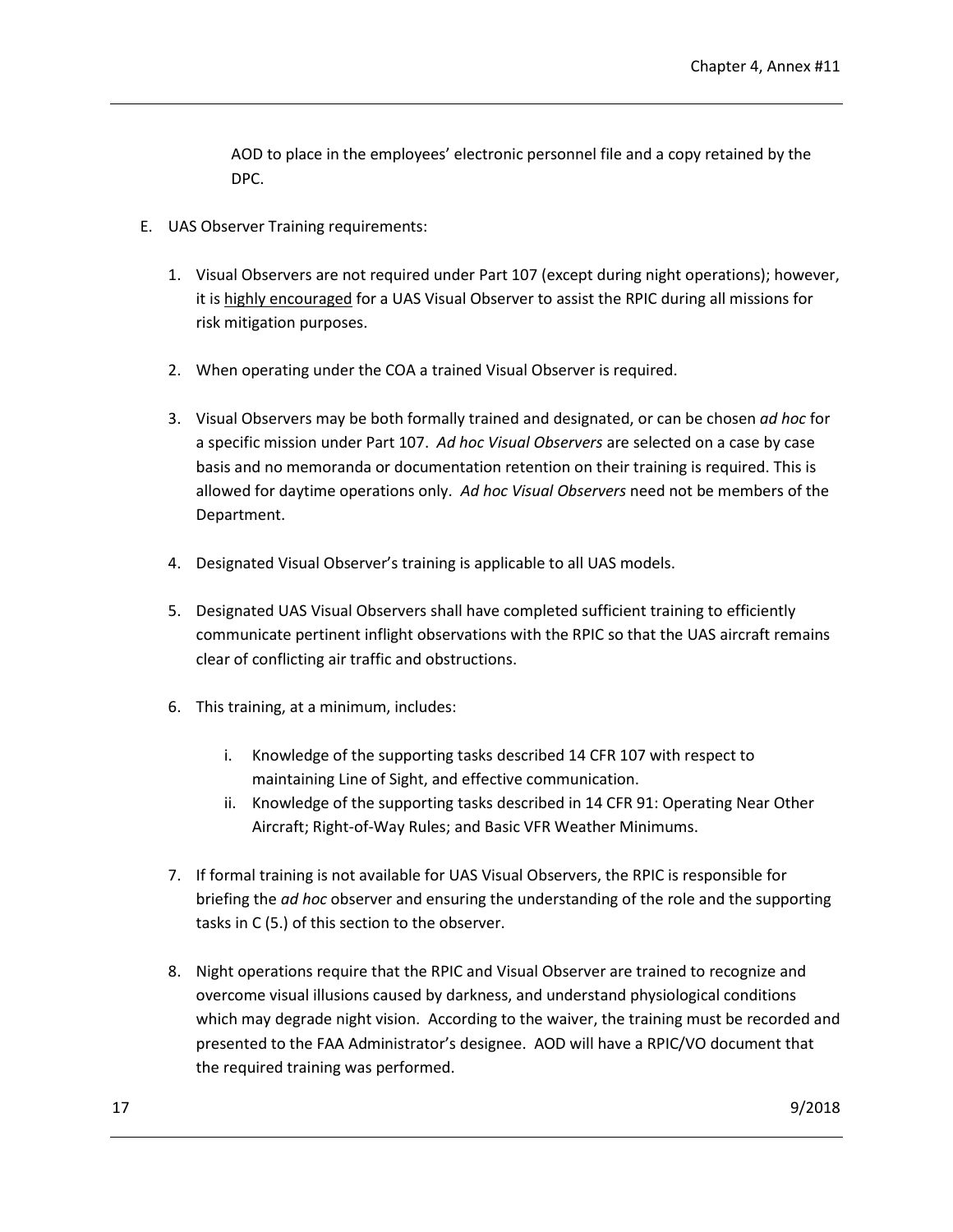#### <span id="page-18-0"></span>**VII. Position Responsibility and Duties:**

- A. Remote Pilot-in-Command (RPIC)
	- 1. The RPIC is solely responsible for everything the flight team does or fails to do.
	- 2. The RPIC is authorized to refuse any flight request based on current meteorological conditions, physiological conditions, or for any other reason that RPIC believes will affect the safety of the flight. Should the RPIC refuse a flight for any reason, they shall inform the DPC as soon as possible of such refusal and the reason for refusal.
	- 3. While the UAS is in flight, the RPIC is authorized and responsible for making all decisions regarding use of the UAS including, but not limited to, direction of UAS, duration of flight time, capabilities of the UAS, and use of affixed certified equipment.
	- 4. The RPIC is responsible for the safe conduct of all flights, including, but not limited to:
		- i. Flight planning and preparation, including pre-flight inspections of UAS and equipment;
		- ii. Contacting communications via email or phone with pertinent mission information;
		- iii. Weather briefing;
		- iv. Flight operations, including course, air speed, altitude, and duration;
		- v. Landing zone selection;
		- vi. Go/no-go and landing judgments with regard to weather minimum or other criteria;
		- vii. All Very High Frequency (VHF) air-to-air, air-to-ground, Air Traffic Control (ATC) communications, and any other radio communications;
		- viii. Timely reporting of new or previously unknown hazards to safe flight encountered;
		- ix. Post-flight inspection, to include assuring batteries are recharged and to ensure the duty aircraft is ready for the next mission;
		- x. After each deployment, maintaining and making appropriate entries in DroneSense.
	- 5. Flight Operations Operational Control Remote Pilot-in-Command Authority:
		- i. The RPIC shall initiate the flight only when confident the flight can be conducted safely.
		- ii. If required by FAA, the RPIC shall ensure a FAA Notice to Airmen (NOTAM) is released for every flight involving the UAS in the national airspace when operating under the COA – unless exempted by addendum to approved certificate of waiver.
		- iii. If required by FAA, the RPIC shall ensure there is a Certificate of Authorization (COA)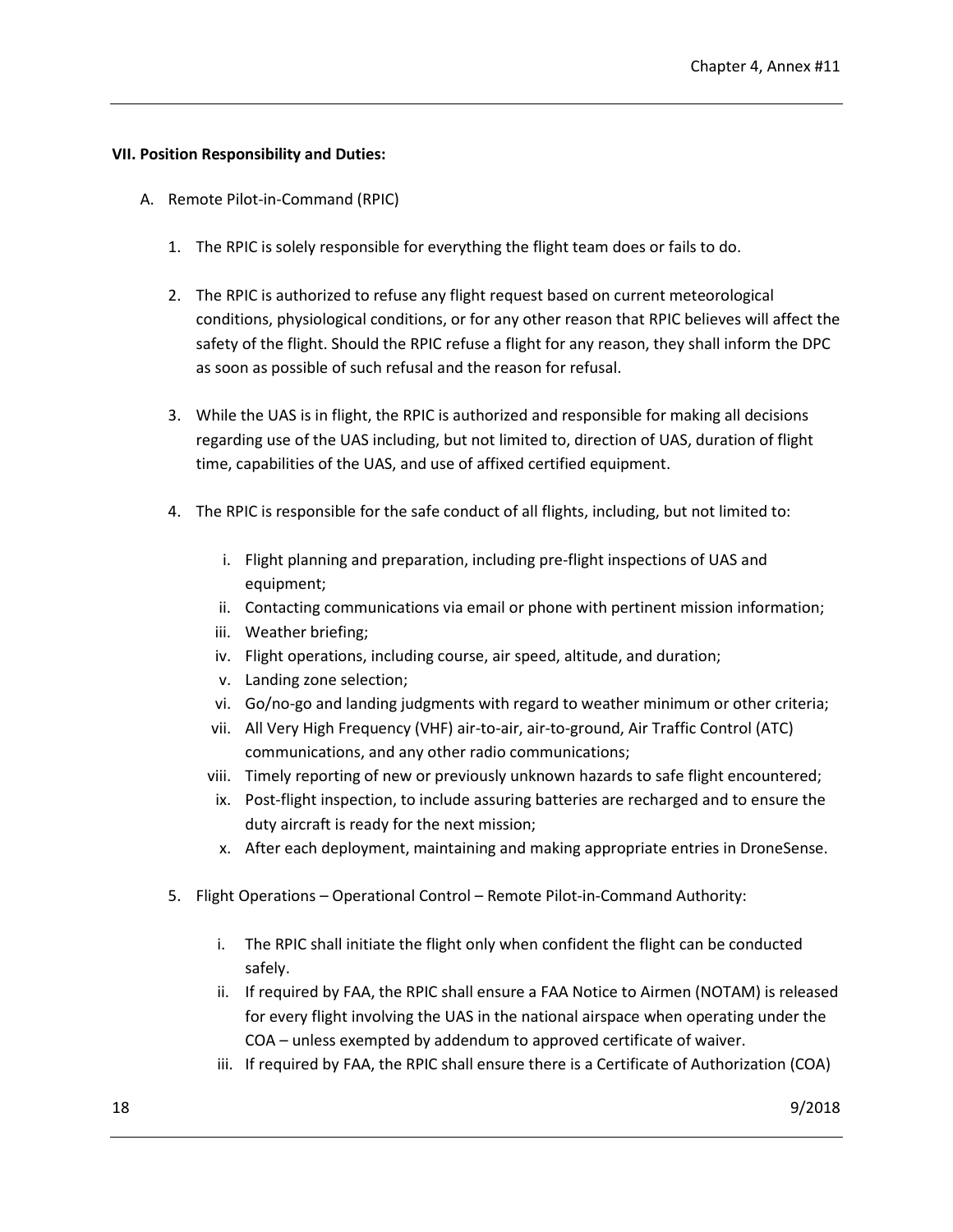from the FAA to conduct flights in the national airspace.

- iv. If an emergency COA is required by the FAA for a particular flight, the RPIC shall forward the requested documents to the DPC, and AOD Chief Pilot for review and assessment before forwarding to the FAA.
- B. UAS Visual Observer:Assistance shall include, but not be limited to:
	- 1. Performing assignments assigned by a RPIC;
	- 2. Assisting the RPIC in the safe conduct of all flights, including but not limited to:
		- i. The Observer shall assist in see-and-avoid operations of the UAS. The Visual Observer shall remain in contact with the RPIC and communicate any obstacles the aircraft might encounter.
		- ii. If the flight becomes a hazard to ground personnel or other aircraft, the Visual Observer shall immediately notify the RPIC.
		- iii. During any phase of flight, if the Visual Observer notices a malfunction with the aircraft, he should immediately notify the RPIC.
- C. UAS Inspections:
	- 1. Before every flight, the RPIC is responsible for pre-flight inspections of the UAS according to the pre-flight checklist, and manufacturer's recommendations.
	- 2. Any anomalies found by the RPIC shall be fixed before any flight is conducted.
	- 3. After every flight, a post-flight inspection shall be conducted by the RPIC according to the post-flight checklist and any manufacturer's recommendations.
- D. UAS Checklist:
	- 1. There shall be a checklist generated for each phase of flight: Pre-flight, Run-up, Take-off, Emergency Landing, and Post-flight.
	- 2. The RPIC shall not deviate from a checklist.
	- 3. The Division Program Coordinator is responsible for making sure all checklists are up-to-date and current for each aircraft make and model.